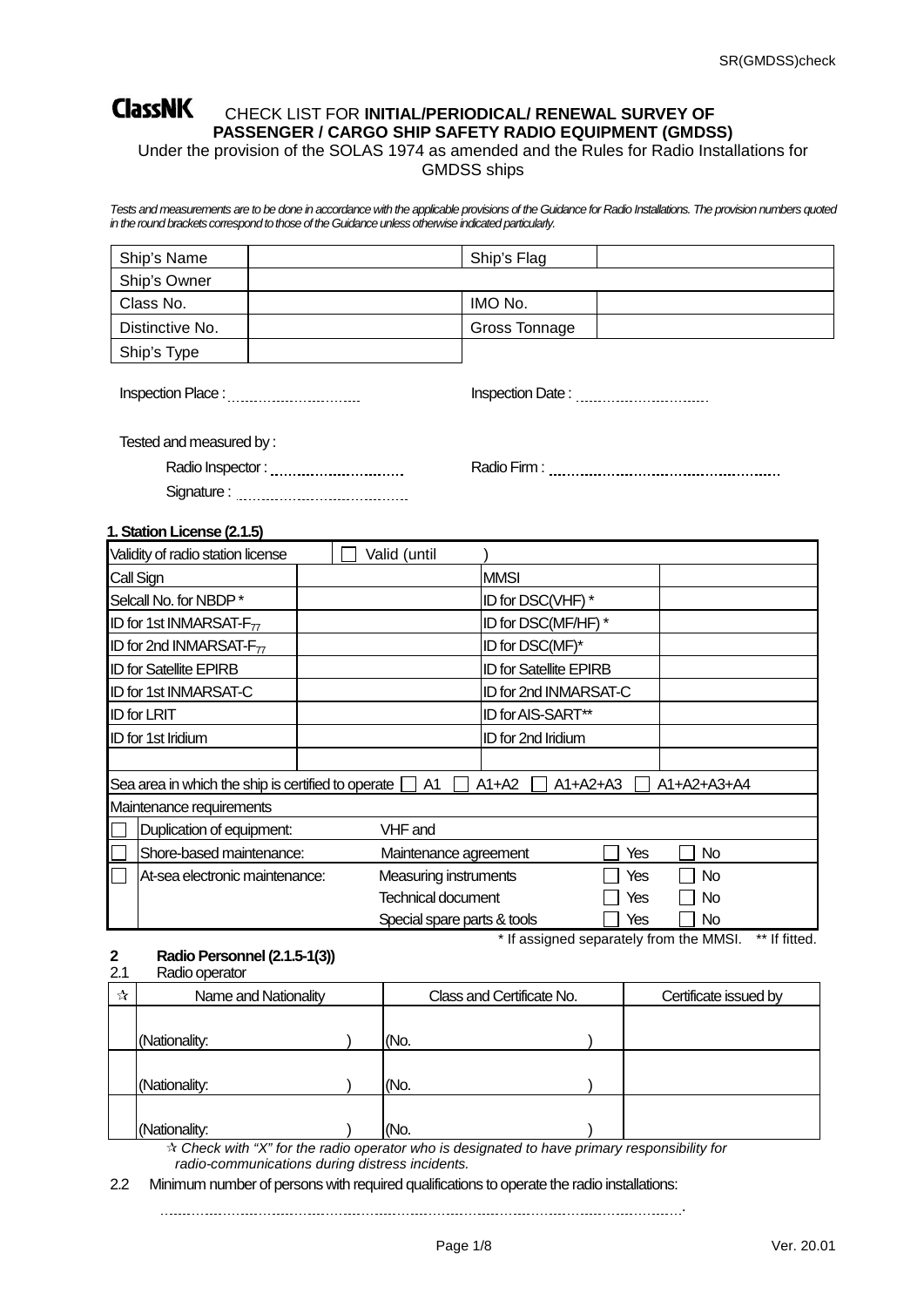| 3.    | <b>General Requirements for Radio Installations</b>                                                                                                                  | Y NN/A     |  |  |  |  |  |  |  |
|-------|----------------------------------------------------------------------------------------------------------------------------------------------------------------------|------------|--|--|--|--|--|--|--|
| 3.1   | Are all radio controls for operating the radio installations adequately illuminated?                                                                                 |            |  |  |  |  |  |  |  |
| 3.2   | Are the ship's call sign, ship station identity and other codes, as applicable,                                                                                      |            |  |  |  |  |  |  |  |
| 3.3   | for use of the radio station posted?<br>Is the radio installation(s) protected from adverse environmental conditions?                                                |            |  |  |  |  |  |  |  |
| 3.4   | Is the radio installation(s) so located that no harmful interference affects its use                                                                                 |            |  |  |  |  |  |  |  |
|       | and so located to ensure the greatest possibility of operational availability?                                                                                       |            |  |  |  |  |  |  |  |
| 3.5   | Are radio logs and the latest edition of ITU publications provided?                                                                                                  |            |  |  |  |  |  |  |  |
| 3.6   | Are spare parts, tools and operating manuals available?                                                                                                              |            |  |  |  |  |  |  |  |
| 3.7   | For "at-sea maintenance," are additional technical documentation, tools,<br>measuring equipment & spare parts available?                                             |            |  |  |  |  |  |  |  |
| 3.8   | Facilities for bridge wings communications (check off the applicable box):<br>extension cords<br>$\Box$ fixed handset line<br>$\Box$ VHF transceiver<br>$\mathbf{I}$ |            |  |  |  |  |  |  |  |
| 3.9   | Is the antenna fitted as high as possible, sufficiently separated from other antennas,                                                                               |            |  |  |  |  |  |  |  |
|       | and fitted in such a position that no obstacles significantly degrade its performance?                                                                               |            |  |  |  |  |  |  |  |
| 3.10  | In case where tracking antenna is used for GMDSS equipment, is there a means                                                                                         |            |  |  |  |  |  |  |  |
|       | for ensuring continuous supply of ship's heading information?                                                                                                        |            |  |  |  |  |  |  |  |
| 3.11  | In case of a passenger ship, are additional requirements for the passenger                                                                                           |            |  |  |  |  |  |  |  |
|       | ship satisfied?                                                                                                                                                      |            |  |  |  |  |  |  |  |
| 4.    | <b>Source of Energy</b><br>Main<br>Emergency<br>Reserve                                                                                                              |            |  |  |  |  |  |  |  |
|       |                                                                                                                                                                      |            |  |  |  |  |  |  |  |
| 5.    | <b>Composition of Radio Installation</b> (check off all boxes that apply)                                                                                            |            |  |  |  |  |  |  |  |
|       | (INMARSAT)<br>(VHF)<br>(MF/HF)<br>(Iridium)<br>(MF)<br><b>Primary System</b>                                                                                         |            |  |  |  |  |  |  |  |
|       | Duplicated System:                                                                                                                                                   |            |  |  |  |  |  |  |  |
|       |                                                                                                                                                                      |            |  |  |  |  |  |  |  |
| 6.    | Secondary Means of Alerting (check off the applicable box)                                                                                                           |            |  |  |  |  |  |  |  |
|       |                                                                                                                                                                      |            |  |  |  |  |  |  |  |
|       | VHF(DSC)<br><b>INMARSAT-F<sub>77</sub></b><br><b>INMARSAT-C</b>                                                                                                      | MF(DSC)    |  |  |  |  |  |  |  |
|       | HF(DSC)<br>406MHz EPIRB<br>Iridium                                                                                                                                   |            |  |  |  |  |  |  |  |
| 7.    | Availability and Condition of Installations Recorded in "SR(GMDSS)check04-3 to -8"                                                                                   |            |  |  |  |  |  |  |  |
|       | (check off the applicable boxes, (P) for primary system (D) for duplicated system)                                                                                   |            |  |  |  |  |  |  |  |
| 7.1   | VHF radio installation                                                                                                                                               | (P)<br>(D) |  |  |  |  |  |  |  |
| 7.1.1 | Transceiver                                                                                                                                                          |            |  |  |  |  |  |  |  |
| 7.1.2 | <b>DSC</b> controller                                                                                                                                                |            |  |  |  |  |  |  |  |
|       | 7.1.3 DSC watch receiver                                                                                                                                             |            |  |  |  |  |  |  |  |
| 7.2   | MF radio installation                                                                                                                                                |            |  |  |  |  |  |  |  |
| 7.2.1 | Transceiver                                                                                                                                                          |            |  |  |  |  |  |  |  |
|       | 7.2.2 DSC controller                                                                                                                                                 |            |  |  |  |  |  |  |  |
| 7.3   | 7.2.3 DSC watch receiver<br>MF/HF radio installation                                                                                                                 |            |  |  |  |  |  |  |  |
| 7.3.1 | Transceiver                                                                                                                                                          |            |  |  |  |  |  |  |  |
|       | 7.3.2 DSC controller                                                                                                                                                 |            |  |  |  |  |  |  |  |
|       | 7.3.3 DSC watch receiver                                                                                                                                             |            |  |  |  |  |  |  |  |
|       | 7.3.4 Direct-printing telegraphy                                                                                                                                     |            |  |  |  |  |  |  |  |
| 7.4   | <b>INMARSAT</b> ship earth station                                                                                                                                   |            |  |  |  |  |  |  |  |
| 7.4.1 | INMARSAT- $F_{77}$ direct-printing telegraphy                                                                                                                        |            |  |  |  |  |  |  |  |
| 7.4.2 | <b>INMARSAT-C direct-printing telegraphy</b>                                                                                                                         |            |  |  |  |  |  |  |  |
| 7.5   | Iridium                                                                                                                                                              |            |  |  |  |  |  |  |  |
| 7.6   | Facilities for reception of Maritime Safety Information (MSI)                                                                                                        |            |  |  |  |  |  |  |  |
| 7.6.1 | NAVTEX receiver                                                                                                                                                      |            |  |  |  |  |  |  |  |
|       | 7.6.2 EGC receiver/decoder<br>7.6.3 HF direct-printing telegraphy receiver                                                                                           |            |  |  |  |  |  |  |  |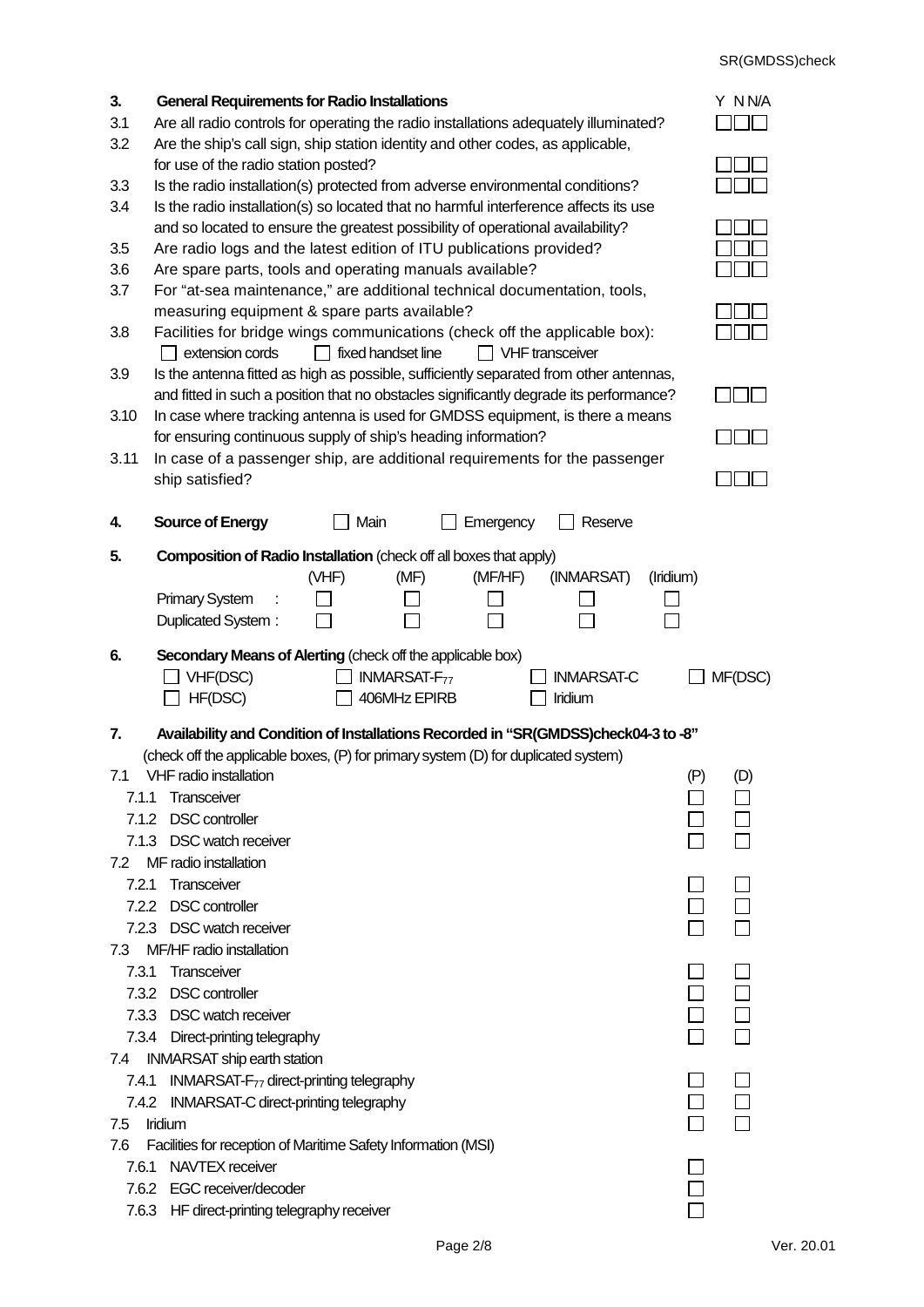#### 7.7 EPIRB: 3406MHz EPIRB

- 7.7.1 Expiry date of battery
- 7.7.2 Expiry date of release sensor
- 7.7.3 Test / Maintenance **Annual Test** Shore-based Maintenance
- 7.8 Ship's search and rescue locating device: Reserve Law Exclusive use Common use

#### 7.9 Radio life-saving appliances

- 7.9.1 Two-way VHF radiotelephone apparatus
- 7.9.2 Survival craft search and rescue locating device: SART SART AIS-SART
- 7.10 Position-Updating and Auto and Manual

| $\mathbf{L}$ |             |
|--------------|-------------|
| $\Box$ SART  | $\Box$ AIS- |
| ⊟ Manual     |             |

### **8. Main Source of Electrical Power (2.2.2 (10), 2.3.1 (10))**

| Generator | Voltage |  | Capacity   | <b>Sets</b> | <b>Total Capacities</b> |  |
|-----------|---------|--|------------|-------------|-------------------------|--|
|           | AС      |  | <b>kVA</b> |             | <b>kVA</b>              |  |
| 12.       | АC      |  | <b>kVA</b> |             | kVA                     |  |
| 13.       | AC      |  | <b>kVA</b> |             | <b>kVA</b>              |  |
| 14.       | АC      |  | <b>kVA</b> |             | <b>kVA</b>              |  |

П П

#### **9. Emergency Source of Electrical Power (2.2.2 (11), 2.3.1 (11))**

| $\sim$                  |         | . .   | --  |      |
|-------------------------|---------|-------|-----|------|
| Generator               | АC      |       | kVA | sets |
| Battery                 | r∩<br>◡ |       | A۲  | sets |
| <b>Operating period</b> |         | hours |     |      |

#### **10. Reserve Sources of Energy (2.2.2 (12), 2.3.1 (12))**

|                                                    | -- 1              | .       |                     |    |      |
|----------------------------------------------------|-------------------|---------|---------------------|----|------|
| Type of battery                                    |                   | DC      |                     | AΗ | sets |
| Operating periods                                  |                   | hour(s) | _ocation            |    |      |
| Voltage & gravity of pilot cell                    |                   |         |                     |    |      |
| (Alternative maintenance record is acceptable)     |                   |         |                     |    |      |
| Maintenance supplies (e.g. acid meter, tool, etc.) |                   |         |                     |    |      |
| <b>Battery Charger</b>                             | Make, Type & Sets |         |                     |    |      |
| Charging mode                                      | automatic         | manual  | Full charge current |    |      |
|                                                    |                   |         |                     |    |      |

#### **11. VHF Radio Installations (2.2.2 (1), 2.3.1 (1))** 11.1Transceiver

|                         |                                                  | Primary VHF |            |            |                     | <b>Duplicated VHF</b> |                                          |            |  |
|-------------------------|--------------------------------------------------|-------------|------------|------------|---------------------|-----------------------|------------------------------------------|------------|--|
| Make                    |                                                  |             |            |            |                     |                       |                                          |            |  |
| <b>Type</b>             |                                                  |             |            |            |                     |                       |                                          |            |  |
| Serial No.              |                                                  |             |            |            |                     |                       |                                          |            |  |
| Approved by             |                                                  |             |            |            |                     |                       |                                          |            |  |
| Max. output power       |                                                  |             |            |            |                     |                       |                                          |            |  |
| Class of emission       |                                                  |             |            |            |                     |                       |                                          |            |  |
| Frequency bands         |                                                  |             |            |            |                     |                       |                                          |            |  |
| Channel                 |                                                  |             |            |            |                     |                       |                                          |            |  |
| <b>MMSI Programming</b> | Good                                             |             |            |            | Good                |                       |                                          |            |  |
| Measurement             | ch. 16                                           | ch.70       | ch. 06     | ch. 13     | ch. 16              | ch.70                 | ch. 06                                   | ch. 13     |  |
| Power                   | W                                                | W           | W          | W          | W                   | W                     | W                                        | W          |  |
|                         | Hz                                               | Hz          | Hz         | Hz         | Ηz                  | Hz                    | Hz                                       | Hz         |  |
| Frequency error         | on 156,800                                       | on 156.525  | on 156,300 | on 156,650 | on 156,800          | on 156.525            | on 156,300                               | on 156,650 |  |
|                         | MHz                                              | MHz         | <b>MHz</b> | <b>MHz</b> | <b>MHz</b>          | <b>MHz</b>            | <b>MHz</b>                               | MHz        |  |
| <b>Operation Test</b>   |                                                  |             |            |            |                     |                       |                                          |            |  |
| On-air contact          | Good                                             |             |            |            | Good                |                       |                                          |            |  |
| Controls                | (incl. priority of bridge control units)<br>Good |             |            |            | Good                |                       | (incl. priority of bridge control units) |            |  |
| Position-Updating       | Automatic                                        |             | Manual     |            | Manual<br>Automatic |                       |                                          |            |  |
| Source of energy        | Main                                             |             | Emergency  | Reserve    | Main                |                       | Emergency                                | Reserve    |  |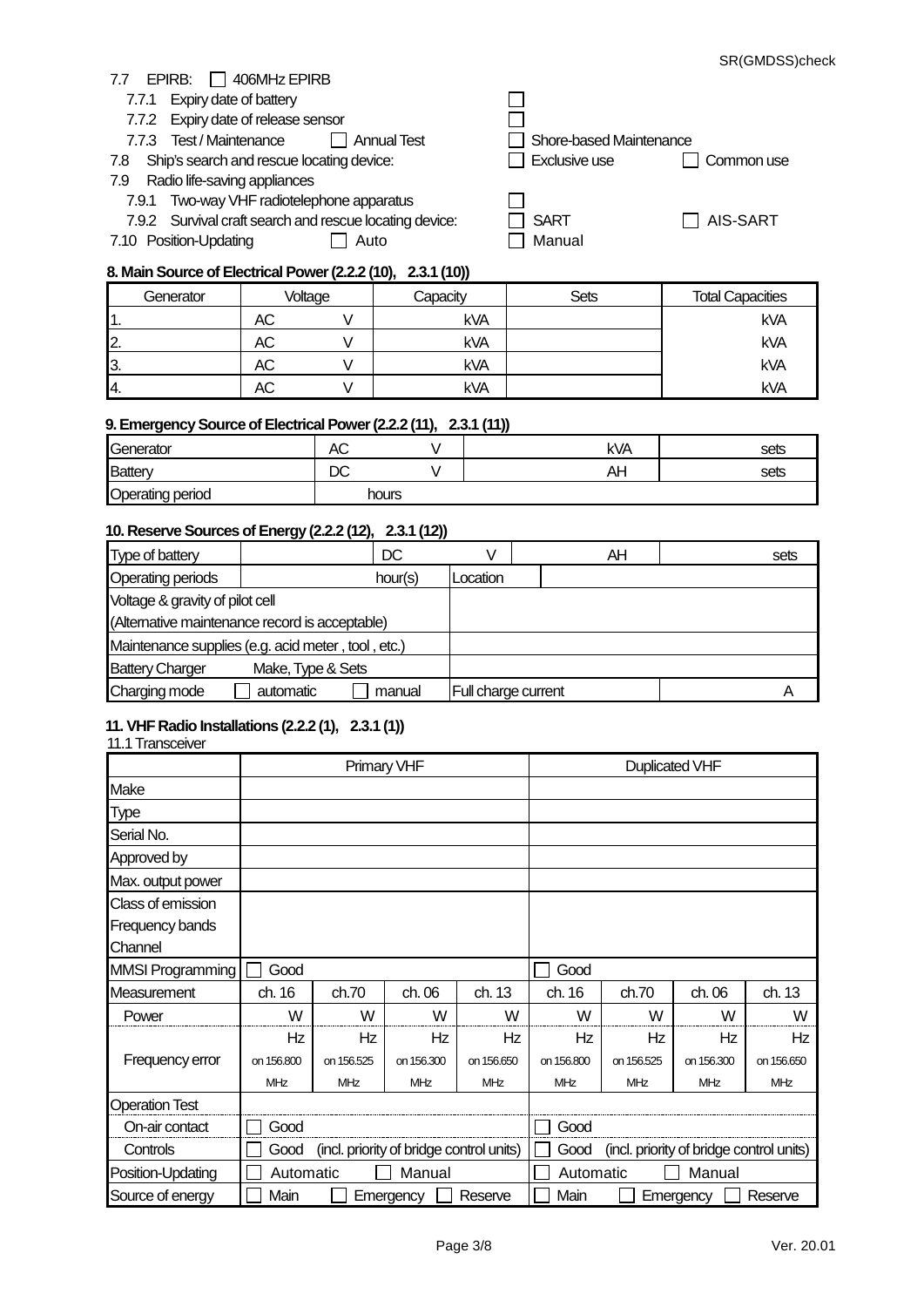### 11.2 VHF DSC controller

 $\Box$  Combined with VHF radio installation  $\Box$  Separated from VHF radio installation

|                          | Primary VHF | Duplicated VHF |
|--------------------------|-------------|----------------|
| Make & Type              |             |                |
| Location                 |             |                |
| <b>Transmission test</b> | Good        | Good           |

#### 11.3 VHF DSC watch receiver

| Combined with VHF radio installation<br>Separated from VHF radio installation |             |                |  |  |  |
|-------------------------------------------------------------------------------|-------------|----------------|--|--|--|
|                                                                               | Primary VHF | Duplicated VHF |  |  |  |
| Make & Type                                                                   |             |                |  |  |  |
| Location                                                                      |             |                |  |  |  |
| <b>DSC Alarm</b>                                                              | Good        | Good           |  |  |  |
| <b>Reception Test</b>                                                         | Good        | Good           |  |  |  |

#### **12. MF and MF/HF Radio Installations (2.2.2 (2), 2.3.1 (2))** 12.1 Transceiver

|                                                 | IZ. I Tidrisceivei |                       |        |         |                     |                          |           |                     |    |  |
|-------------------------------------------------|--------------------|-----------------------|--------|---------|---------------------|--------------------------|-----------|---------------------|----|--|
|                                                 |                    | MF radio installation |        |         |                     | MF/HF radio installation |           |                     |    |  |
| Make                                            |                    |                       |        |         |                     |                          |           |                     |    |  |
| Type                                            |                    |                       |        |         |                     |                          |           |                     |    |  |
| Serial No.                                      |                    |                       |        |         |                     |                          |           |                     |    |  |
| Approved by                                     |                    |                       |        |         |                     |                          |           |                     |    |  |
| Location                                        |                    |                       |        |         |                     |                          |           |                     |    |  |
| Max. output power                               |                    |                       |        |         |                     |                          |           |                     |    |  |
| Class of emission,<br><b>Bands or Frequency</b> |                    |                       |        |         |                     |                          |           |                     |    |  |
| MMSI Programming                                | Good               |                       |        |         | Good                |                          |           |                     |    |  |
| Antenna Tuning                                  | Good               |                       |        |         | Good                |                          |           |                     |    |  |
| Position-Updating                               | Automatic          |                       | Manual |         | Manual<br>Automatic |                          |           |                     |    |  |
| Source of energy                                | Main               | Emergency             |        | Reserve | Main                |                          | Emergency | Reserve             |    |  |
| <b>Measurement</b>                              | 2187.5kHz 2182kHz  |                       |        |         | 2187.5kHz 2182kHz   |                          |           | 4207.5kHz 8414.5kHz |    |  |
| Type of emission                                |                    |                       |        |         |                     |                          |           |                     |    |  |
| Power                                           | W                  | W                     | W      | W       | W                   | W                        | W         | W                   | W  |  |
| Frequency error                                 | Ηz                 | Hz                    | Hz     | Ηz      | Ηz                  | Hz                       | Ηz        | Ηz                  | Hz |  |

#### 12.2 MF or MF/HF DSC controller

| Combined with MF or MF/HF radio installation | Separated from MF or MF/HF radio installation |
|----------------------------------------------|-----------------------------------------------|
|                                              |                                               |

|                  |      | MF radio installation                    | MF/HF radio installation |                                          |  |  |
|------------------|------|------------------------------------------|--------------------------|------------------------------------------|--|--|
| Make & Type      |      |                                          |                          |                                          |  |  |
| Location         |      |                                          |                          |                                          |  |  |
| Self - test      | Good |                                          | Good                     |                                          |  |  |
| On-air test call | Good | (if the rules of the berth permit)       | Good                     | (if the rules of the berth permit)       |  |  |
| Controls         | Good | (incl. priority of bridge control units) | Good                     | (incl. priority of bridge control units) |  |  |

### 12.3 MF or MF/HF DSC watchkeeping receiver

## Combined with MF or MF/HF radio installation Separated from MF or MF/HF radio installation

|                            | MF Radio installation | MF/HF Radio installation |
|----------------------------|-----------------------|--------------------------|
| Make & Type                |                       |                          |
| Location                   |                       |                          |
| <b>Operating condition</b> | Good                  | Good                     |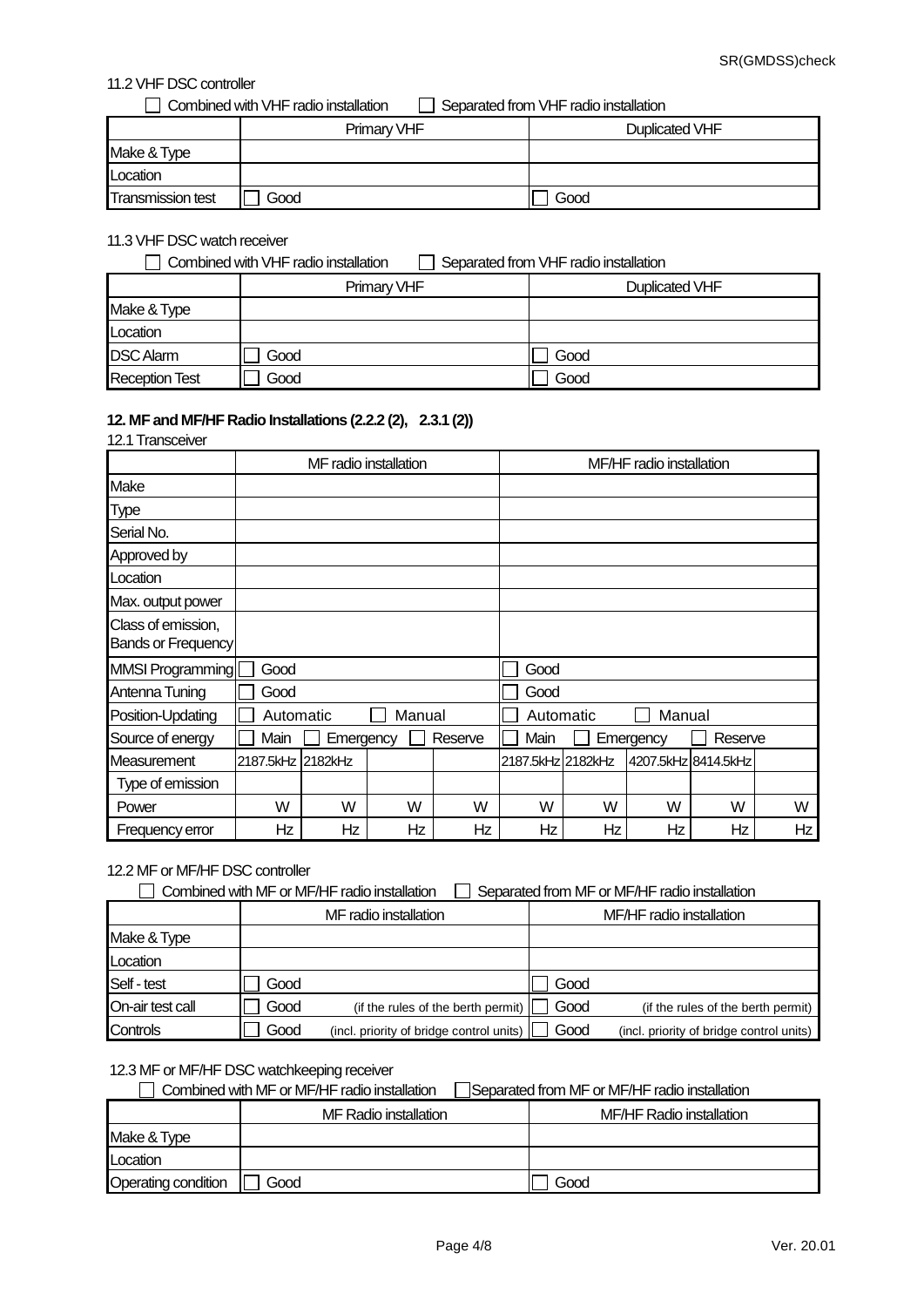#### 12.4 MF/HF NBDP

| Combined with MF/HF radio installation |      |     | Separated from MF/HF radio installation                      |
|----------------------------------------|------|-----|--------------------------------------------------------------|
| Make & Type                            |      |     |                                                              |
| Location                               |      |     |                                                              |
| Sel Call No Programming                | Good | N/A | (if the number is independently provided)                    |
| Operating condition                    | Good |     | (by recent hard copies or a test with a coast radio station) |
| Self-test, if provided                 |      |     |                                                              |

## **13. Recognized Mobile Satellite Service (RMSS) Communication Installation (2.2.2 (3), 2.3.1 (3))**

### 13.1 Ship Earth Station

|                          | Primary                               | Duplicated                   | Other               |  |
|--------------------------|---------------------------------------|------------------------------|---------------------|--|
| Standard Type            |                                       |                              |                     |  |
| Make                     |                                       |                              |                     |  |
| Type                     |                                       |                              |                     |  |
| Serial No.               |                                       |                              |                     |  |
| Location                 |                                       |                              |                     |  |
| PV Test,<br>if available | Good                                  | Good                         | Good                |  |
| Approved by              |                                       |                              |                     |  |
| Position-<br>Updating    | Automatic<br>Manual                   | Automatic<br>Manual          | Automatic<br>Manual |  |
| Source of<br>energy      | Main<br>Emergency<br>Reserve          | Main<br>Emergency<br>Reserve | Main<br>Emergency   |  |
| 13.2 EGC receiver        | Combined with primary/duplicated RMSS | Separated from RMSS          |                     |  |
| Make & Type              |                                       |                              |                     |  |
| Self - test, if provided |                                       |                              |                     |  |

# **14. International NAVTEX Receiver (2.2.2 (5), 2.3.1 (5))**

| Make & Type              |      |
|--------------------------|------|
| Messages received/stored | Good |
| Self - test              | Good |

#### **15. EPIRB Float Free (2.2.2 (6), 2.3.1 (6))**

Messages received/stored

| Kind                                | 406MHz EPIRB       |             |            |                   |                                |             |      |                             |           |
|-------------------------------------|--------------------|-------------|------------|-------------------|--------------------------------|-------------|------|-----------------------------|-----------|
| Make                                |                    | <b>Type</b> |            |                   |                                | Serial No.  |      |                             |           |
| Date of Manufacture or Installation |                    |             |            |                   |                                | Approved by |      |                             |           |
| <b>Fitted Position</b>              |                    |             |            |                   |                                |             |      |                             |           |
| Location to Float-Free              |                    | Good        | NG         | Lanyard           |                                |             | Good |                             | NG.       |
| <b>Visual Inspection</b>            |                    | Good        | NG         | Self-test Routine |                                |             | Good |                             | ΝG        |
| Assigned EPIRB ID                   |                    |             |            |                   |                                |             |      |                             |           |
| Decoded EPIRB ID                    |                    |             |            |                   |                                |             |      | (15-Digit Hexadecimal Code) |           |
| 406MHz emission by test mode        |                    | Good        | <b>ING</b> |                   | 121.5MHz emission by test-mode |             |      | <b>IGood</b>                | ING.      |
| <b>Battery Expiry Date</b>          | <b>Expiry Date</b> |             |            |                   | <b>Type</b>                    |             |      |                             |           |
| Release Device                      | <b>Expiry Date</b> |             |            | Type              |                                | Condition   |      | Good                        | <b>NG</b> |
| 406MHz emission                     |                    | Good        | ΝG         | 121.5MHz emission |                                |             | Good |                             | ΝG        |
| Documents                           | Yes                |             | NO         |                   | <b>Remounting Condition</b>    |             | Good |                             | ΝG        |
| Validity of SBM                     | Yes                |             |            |                   | Due date of Next SBM           |             |      |                             |           |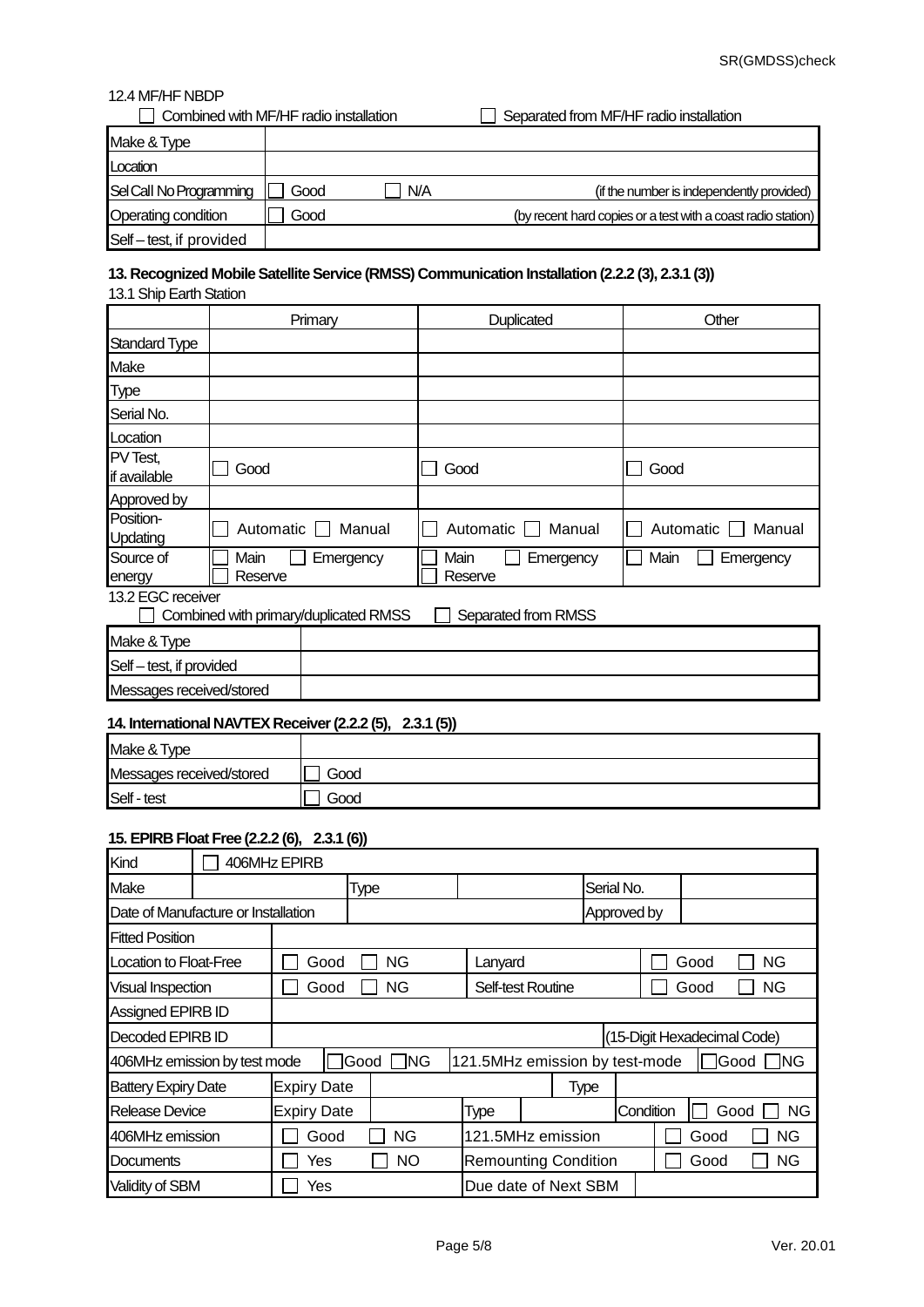### **16. Search and Rescue Locating Device (2.2.2 (4), 2.3.1 (4))**

|                       |                          | for Survival Craft (No.1) | for Survival Craft (No.2) |                                    |                                         | for Ship  |  |
|-----------------------|--------------------------|---------------------------|---------------------------|------------------------------------|-----------------------------------------|-----------|--|
| Make                  |                          |                           |                           |                                    |                                         |           |  |
|                       |                          |                           |                           |                                    |                                         |           |  |
| Type                  | <b>TSART or □AISSART</b> |                           |                           | $\sqcap$ SART or $\sqcap$ AIS-SART | $\sqrt{\}$ SART or $\sqrt{\ }$ AIS-SART |           |  |
| Location              |                          |                           |                           |                                    |                                         |           |  |
| Condition             | Good                     | Rectified                 | Good                      | Rectified                          | Good                                    | Rectified |  |
| Validity of battery   |                          |                           |                           |                                    |                                         |           |  |
| <b>Operation test</b> |                          |                           |                           |                                    |                                         |           |  |

#### **17. Two-way VHF Radiotelephone Apparatus (2.2.2 (7), 2.3.1 (7))**

|                                       | <b>No.1</b>                 | No.2                        | No.3                        |
|---------------------------------------|-----------------------------|-----------------------------|-----------------------------|
| Make                                  |                             |                             |                             |
| <b>Type</b>                           |                             |                             |                             |
| Approved by                           |                             |                             |                             |
| <b>Channels</b>                       |                             |                             |                             |
| Max. output power                     |                             |                             |                             |
| Measurement                           | ch. 16                      | ch. 16                      | ch. 16                      |
| Power (if practicable)                | W                           | W                           | W                           |
| Frequency error                       | Hz<br>on 156.800 MHz        | Hz<br>on 156.800 MHz        | Hz<br>on 156.800 MHz        |
| On-air contact                        | Good                        | Good                        | Good                        |
| <b>Primary Battery</b>                | Fitted<br><b>Not Fitted</b> | <b>Not Fitted</b><br>Fitted | Fitted<br><b>Not Fitted</b> |
| <b>Primary Battery</b><br>expiry date |                             |                             |                             |
| Rechargeable<br><b>Battery</b>        | Fitted<br>Not Fitted        | Fitted<br>Not Fitted        | Fitted<br>Not Fitted        |
| Batt. charger                         | N/A<br>Fitted               | N/A<br>Fitted               | Fitted<br>N/A               |

#### **18. Spare parts, Tool and Measuring Instrument (2.2.2 (14), 2.3.1 (13))**

| Standard spare parts for shore-based maintenance                       | Fitted |            |
|------------------------------------------------------------------------|--------|------------|
| Additional spare parts for at-sea electronic maintenance $\Box$ Fitted |        | $\Box$ N/A |

# **19. Automatic Identification System (AIS) (MSC.1/Circ.1252)**

| Make                                            |      |                        |           | <b>Type</b>                                                                                       |                               |               |  |
|-------------------------------------------------|------|------------------------|-----------|---------------------------------------------------------------------------------------------------|-------------------------------|---------------|--|
| Ser No                                          |      |                        |           | Type-approved by                                                                                  |                               |               |  |
| Source of energy                                | Main |                        | Emergency | Battery                                                                                           |                               |               |  |
| Documents                                       | Good |                        |           | (Ant location, Initial configuration, interconnection diagrams)                                   |                               |               |  |
| Pilot plug                                      |      | Near Pilot position    |           |                                                                                                   |                               |               |  |
| AC plug                                         |      | Near Pilot position    |           |                                                                                                   | Req. of Panama & St. Lawrence |               |  |
| Statistic data                                  |      | Good, Comment if any ( |           |                                                                                                   |                               |               |  |
|                                                 |      |                        |           | MMSI / IMO No. / Call Sign / Ship's Name / Ship's Type / Length and beam / Antenna location       |                               |               |  |
| Dynamic data                                    |      | Good, Comment if any ( |           |                                                                                                   |                               |               |  |
|                                                 |      |                        |           | Ship's Psn / Time(UTC) / COG / SOG / Heading / Nav status / ROT* / Angle of heel*, pitch* & roll* |                               | *if available |  |
| Voyage related data                             |      | Good, Comment if any ( |           |                                                                                                   |                               |               |  |
|                                                 |      |                        |           | Draught / Type of Cargo / Dest & ETA / Route plan / Short safety related message                  |                               |               |  |
| Performance test                                |      |                        |           |                                                                                                   |                               |               |  |
| Good, Comment if any (<br>Frequency measurement |      |                        |           |                                                                                                   |                               |               |  |
| Good, Comment if any (<br>Output measurement    |      |                        |           |                                                                                                   |                               |               |  |
| Send/ Receive data integrity                    |      | Good,                  |           | Comment if any (                                                                                  |                               |               |  |
| On air check                                    | Good |                        |           | (Check with other ships, shore installations or an AIS tester.)                                   |                               |               |  |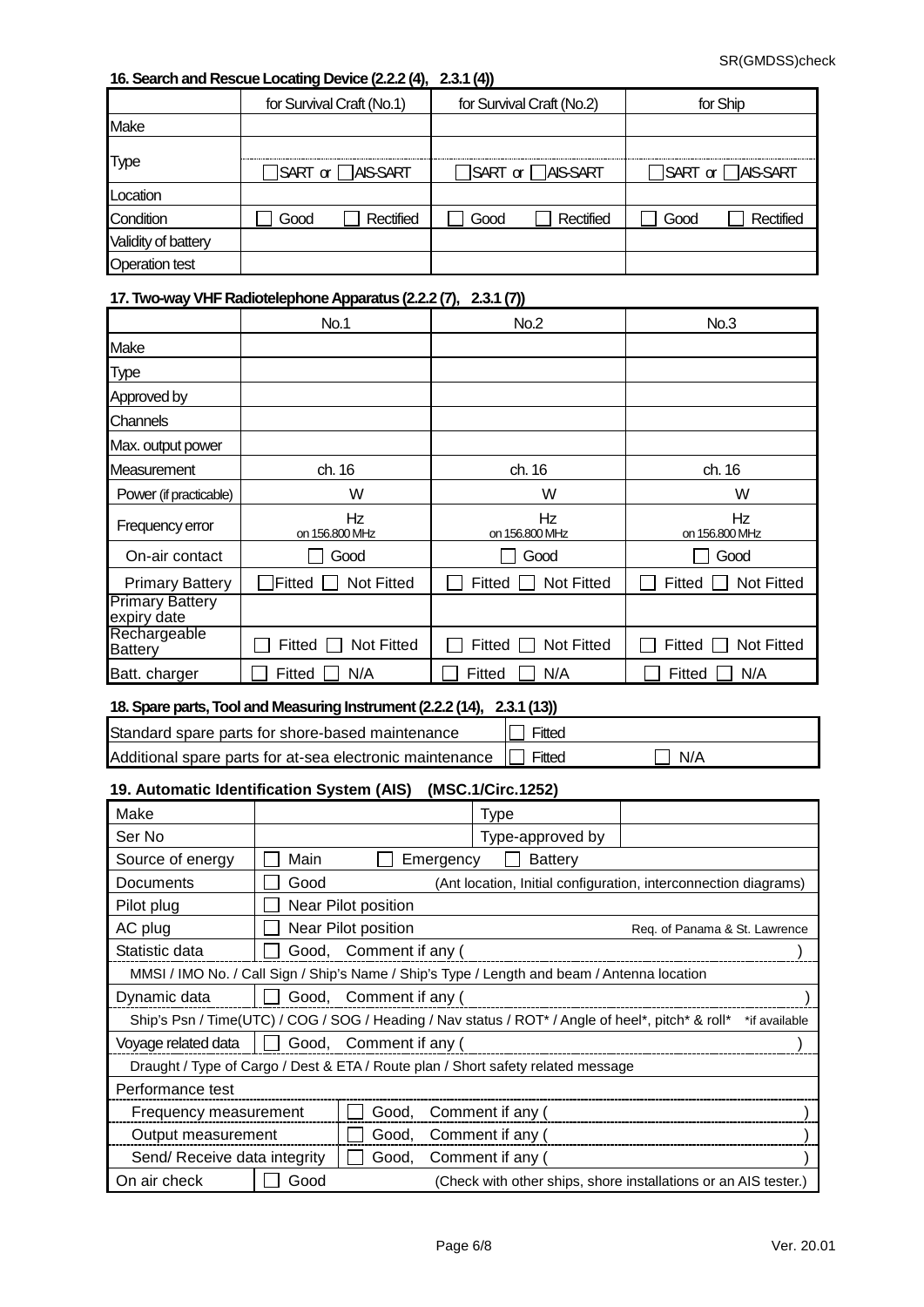### Radio Log Book  $\Box$  Yes  $\Box$  Operating Manuals  $\Box$  Yes ITU Publications  $\Box$  Yes List of Ship Stations, List of Coast Stations, Manual for use by the Maritime Mobile and Maritime-Satellite Services, Alphabetical List of Call Sings and/or Numerical Table of IDs **21. Additional Requirements for passenger ships** New York Contract Contract Contract Contract Contract Contract Contract Contract Contract Contract Contract Contract Contract Contract Contract Contract Contract Contract C 21.1 Distress Panel for initiating a distress alert. (SOLAS IV/6.4) Make and the matrix of the Make the Make  $\vert$  Type 21.2 Continuous and automatic supply of ship's position to all relevant radiocommunication equipment  $\Box$  Yes  $\Box$  No 21.3 Distress Alarm Panel for indicating received distress alerts. (SOLAS IV/6.6) Make | Type 21.4 Satellite EPIRB. (SOLAS IV/6.4) 21.4.1 Remote activation of a satellite EPIRB.<br>21.4.2 Additional Satellite EPIRB, when item 22.5.1 above is "No".  $\Box$  Fitted  $\Box$  N/A 21.4.2 Additional Satellite EPIRB, when item 22.5.1 above is "No". Kind  $\Box$  406MHz EPIRB Make Type Serial No. Date of Manufacture or Installation Approved by Approved by Fitted Position **Langest Cooler Langest Cooler Langest Cooler** Langest Langest Langest Langest Langest Langest Langest Langest Langest Langest Langest Langest Langest Langest Langest Langest Langest Langest Langest Langest Visual Inspection Good  $\Box$  NG  $\Box$  Self-test Routine  $\Box$  Good  $\Box$  NG Assigned EPIRB ID Decoded EPIRB ID (15-Digit Hexadecimal Code) 406MHz emission by test mode  $\Box$  Good  $\Box$  NG  $\Box$  121.5MHz emission by test mode  $\Box$  Good  $\Box$  NG Battery Expiry Date Expiry Date Figure Type Release Device  $\begin{array}{|c|c|c|c|c|c|}\n\hline\n\text{Replace} & \text{Expiry Date} & \text{Type} & \text{Type} & \text{Condition} & \boxed{\Box} \text{ Good} & \text{NG} \end{array}$ 406MHz emission Good  $\Box$  NG  $\Box$  121.5MHz emission Good  $\Box$  NG Documents  $\Box$  Yes  $\Box$  NO Remounting Condition  $\Box$  Good  $\Box$  NG (Due date of next SBM) 21.5 Two-way on-scene radiocommunications for search and rescue purposes using the aeronautical frequencies 121.5 MHz and 123.1 MHz. (SOLAS IV/7.5) Make | Type | Type | Approved by Rating output power and the state of the W Battery expiry date **Transmitter** Output power (if practicable) Frequency error 121.5MHz 123.1MHz W W Hz Hz 21.6 Fixed Two-way VHF Radiotelephone Apparatus for a Survival Craft. (SOLAS III/6.2.1.1)  $\Box$  Fitted  $\Box$  N/A Make | Type | Type | Approved by **Channels** Rating output power New York Changes and the United States of Windows Windows New York Changes and Ministers of Windows New York Changes and Ministers and Ministers and Ministers and Ministers and Ministers and Ministers a Measured output power Network Contract the Measured output power Network Contract the Measured output  $W$ Frequency error Frequency error  $|$  and the state of the Hz on 156.800MHz(Ch.16) Communication Test  $\Box$  Good on Ch.16 Primary Battery Fitted (Expiry date :  $\Box$  N/A Secondary Battery Fitted  $\Box$  N/A Battery Charger Fitted  $\Box$  N/A 21.7 Search and Rescue Locating Device for Liferafts on Ro-Ro Passenger Ships (III/26.1.4)  $\Box$  Fitted  $\Box$  N/A Make & Type Sets Approved by **SARTor AIS-SART SART or AIS-SART**

**20. Documentation, etc. (2.1.5.1(1))**